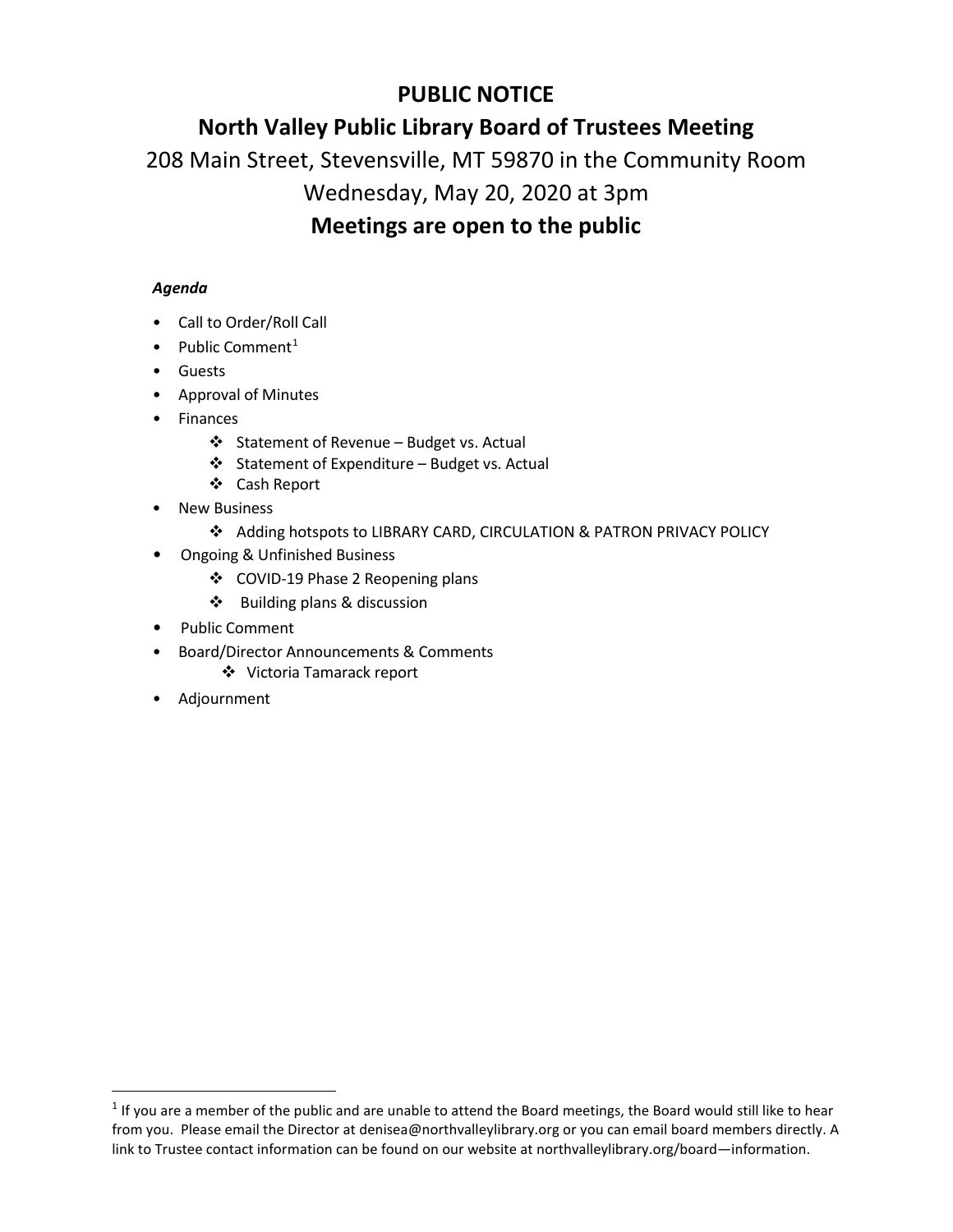#### **North Valley Public Library**

Minutes Board of Trustees Meeting Wednesday, May 20 2020 at 3 p.m.

#### **CALL TO ORDER/ROLL CALL**

The meeting was called to order at 3:02

#### **BOARD MEMBERS PRESENT**

Victoria Howell, Chair Caitlin Dunn, Vice Chair Dianne Snedigar

Leon Theroux Kim Tiplady

**STAFF PRESENT** Denise Ard, Director

**PUBLIC COMMENT** No public present so therefore there was no public comment.

**GUESTS** No guests.

**APPROVAL OF MINUTES** Dianne made a motion to approve the minutes with one small update of name and Leon seconded. The motion passed unanimously.

**FINANCES** Leon had a few line item questions about expenditures and why the money was not committed. Collection Youth Audio 276. Denise said they wanted to purchase Playaways with that. She said it was not spent due to a variety of reasons. Annika left on maternity and they were training new staff member Emily to order. Secondly, some of the staff did not work their full hours due to Covid and some vendors were closed and not sending out items. She said some of the collections budget may be underspent this fiscal year.

Leon asked about the \$100 in line 355 for contract services-others. Denise said that was just a little amount budgeted for some unexpected expenditure for a contractor and did not think it would be spent this fiscal year.

363 Equipment – Photocopier. Denise said they just received a bill for their service contract but that line item would still would be less than the budgeted amount because she wanted to pay for a 6-month contract rather than 12-month since they were investigating getting a new copier or a new method of printing and copying.

595 Election. Victoria answered this question. She said an election was not required so they did not have to spend that but they were required to budget for an election each year even if no terms were up in case a board member resigned.

The last line item underspent the Library Deprecation fund 365 Blg Improvement. Only \$2,619.00 was spent of the \$29,151.91 budgeted. Victoria said it was underspent because the majority of the Makerspace project was paid by the Foundation. Denise added they did not have to use it since the Foundation raised the money. Leon moved to accept the financial reports and Kim seconded. The motion passed unanimously.